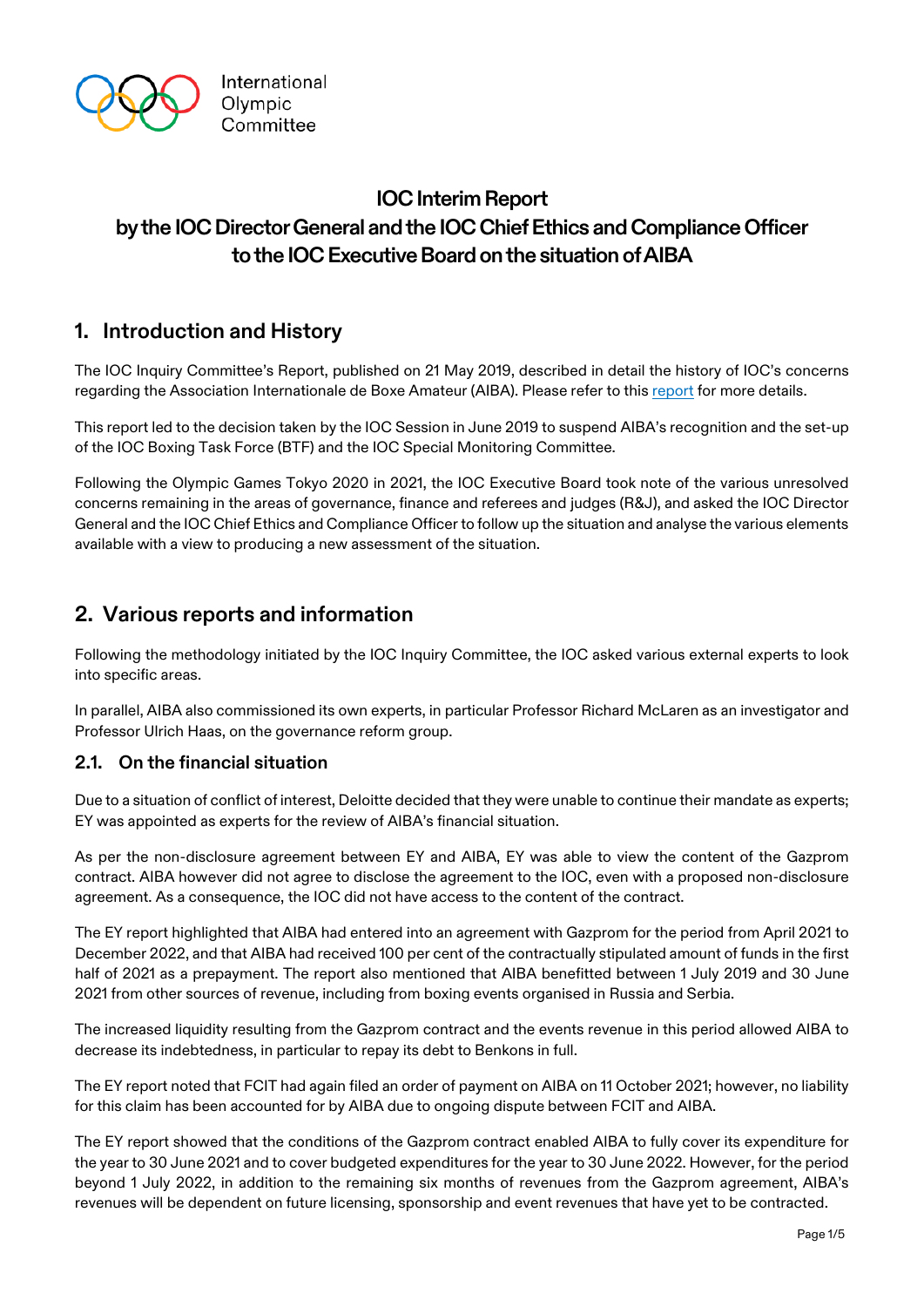

The EY report explained that, as part of the contractual obligations towards Gazprom, AIBA must hold a minimum number of international boxing events (due to the confidentiality, the number of events has not been disclosed to the IOC) and notify any changes in AIBA's executive body.

AIBA ability to continue operating is still highly conditional upon adherence to the contractual obligations with Gazprom, to the capacity of AIBA to continue to find other sources of revenues after the Gazprom contract expires and to whether the risk of a potential litigation from FCIT materialises.

### **2.2. On the R&J and Competition Management**

#### **2.2.1 Professor Richard McLaren – Phase 1 Report**

Following the commission by AIBA's Board of Directors, Professor McLaren reviewed the outcomes of the boxing competitions at the Olympic Games Rio 2016 with regard to potential breaches of the then AIBA rules/processes on R&J. His findings included in the Phase 1 Report dated 30 September 2021 indicated that a number of potential manipulations of the R&J processes had taken place during the Olympic tournament, confirming the conclusions of previous analyses which had already been taken into consideration by the IOC Inquiry Committee in 2019. At this stage, no evidence was brought forward, indicating the need for any changes of the Rio2016 results. For any further information, please refer to this [report.](https://www.mclarenglobalsportsolutions.com/pdf/Boxing-Prelim-Report9-29-2021.pdf)

The next phase reports by Professor McLaren, on AIBA's 2017-2021 competitions review, will be finalised after this IOC Interim Report; they will be taken into consideration at a later stage.

On 5 November 2021, Professor McLaren also participated in a press conference regarding the R&J processes implemented during the AIBA World Championship held in Belgrade (Serbia); during which he confirmed that four R&Js were removed following the implementation of a new two-phase vetting process, the second phase including a risk assessment analysis based on automated Voice Analytics technology.

#### **2.2.2PricewaterhouseCoopers Reports**

As part of the IOC BTF R&J processes, PricewaterhouseCooopers (PwC) was asked to independently audit the procedures set up for the pre-selection, on-site appointment and evaluation of the R&Js and Technical Officials (TO) for the Olympic Games Tokyo 2020. A robust Code of Conduct was the cornerstone of the process. This audit covered the three steps of pre-draw, draw and on-site during the Olympic Games Tokyo 2020. In order to avoid any issues similar to those encountered at past editions of the Olympic Games, the new IOC BTF process drastically reduced the human interference during all the various pre-established phases, based on transparent and objective criteria. PwC stated that there was no deviation from the defined processes and that the zero-tolerance policy for any breaches of the Code of Conduct was fully respected by sanctioning any breaches.

During and after the Olympic Games Tokyo 2020, the vast majority of boxing athletes and national boxing federations voiced their satisfaction with the new documented and independent process, and confirmed that the Tokyo 2020 boxing tournament has been clean and fair.

The IOC also requested PwC to evaluate the processes implemented by AIBA during its Men's World Championship in Belgrade (Serbia) in October/November 2021. PwC noticed various concerning examples of human interference from the originally documented processes, in particular: during the pre-competition phase, the R&Js and TOs were not randomly drawn but manually selected by AIBA committees; during the competition phase, the filters for automatic selection were not documented but verbally communicated by the Technical Delegate, who was informally the decision-maker; breaches of confidentiality of the result of the draw also occurred, increasing the possibility of discussion with and/or between selected R&Js; and a great number of extraordinary changes of randomly drawn R&Js were approved by the Draw Commissioners and the Technical Delegates.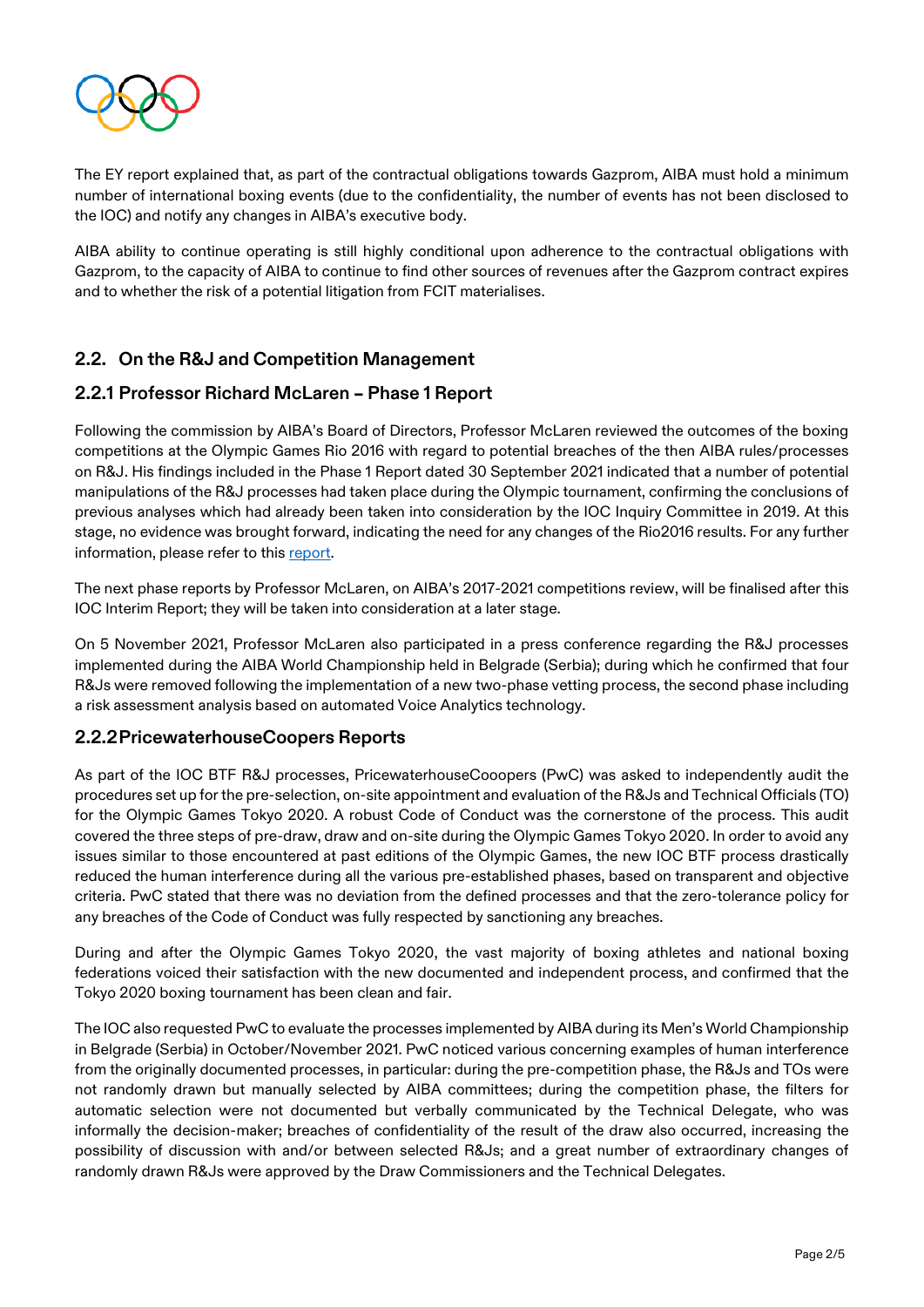

Finally, PwC noted that a number of final bout results was changed as part of the AIBA bout review process, which was poorly documented and thus did not allow any evaluation of the independence of the review judges. PwC concluded that the new AIBA mechanism is not as independent from human influence as it should be, and that consequently, it leaves an open pathway to issues similar to those encountered in the past.

Although the number of filed bout protests was very high during the event, which may be understood as a general dissatisfaction with the on-field results by numerous competing delegations, it shall be noted that the IOC was not informed about any claims of result manipulations in competition.

#### **2.2.3Jordanian Young Athlete**

During the AIBA Youth World Championships held in Poland, on 16 April 2021 a young Jordanian athlete was injured in competition and tragically passed away as a result of the injuries sustained.

The Jordanian NOC set up a Task Force to review the various investigations; its report dated 20 November 2021, concluded that the athlete had no previous injury prior to the tournament. It would seem that the respect of the medical processes, which should be put in place for such type of competition by AIBA and the local organising committee, might be questionable.

#### **2.3. On the Governance**

#### **2.3.1 Professor Ulrich Haas Report**

In June 2021, the AIBA Board of Directors appointed a group of lawyers led by Professor Haas to elaborate recommendations for its governance reform.

In their report dated 15 November 2021, Professor Haas and his colleagues made various recommendations based on high standards of governance. In particular, recommendations were made on various areas, such as:

- integrity, including the set-up of an Independent Integrity Unit: one of its missions must be to strengthen the integrity criteria so that future elected/appointed positions within AIBA must be held by people with an irreproachable reputation;
- democracy, with in particular a reduced Board of Directors, the dissolution of the current Council and the reorganisation of the various committees, including a new Finance Committee;
- checks and balances, with a new CEO function and the dissolution of the current AIBA President's Office team; and finally
- special crisis management with the support of a Liaison Officer.

For more information, please refer to the report [here.](https://www.aiba.org/wp-content/uploads/2021/11/Recommendations-2021-11-15-FINAL.pdf)

On 26 November 2021, the AIBA Board of Directors approved the governance reform measures proposed by Professor Haas and his team. The motions required for the implementation will be proposed for approval by the AIBA Extraordinary Congress to be held on 12 December 2021.

### **3. Analysis of the three areas of concern**

#### **3.1. Finance**

Following the EY report, the IOC acknowledges that, with the financial revenue provided in particular by the Gazprom contract, the part of the indebtedness including the liability towards the company Benkons was paid off. However, it is noted that the contingent liability related to the FCIT contract (over USD 18.9 million plus interest as per AIBA's financial statements as at 30 June 2021) is still open, the claim being contested by AIBA and no settlement having been reached to date.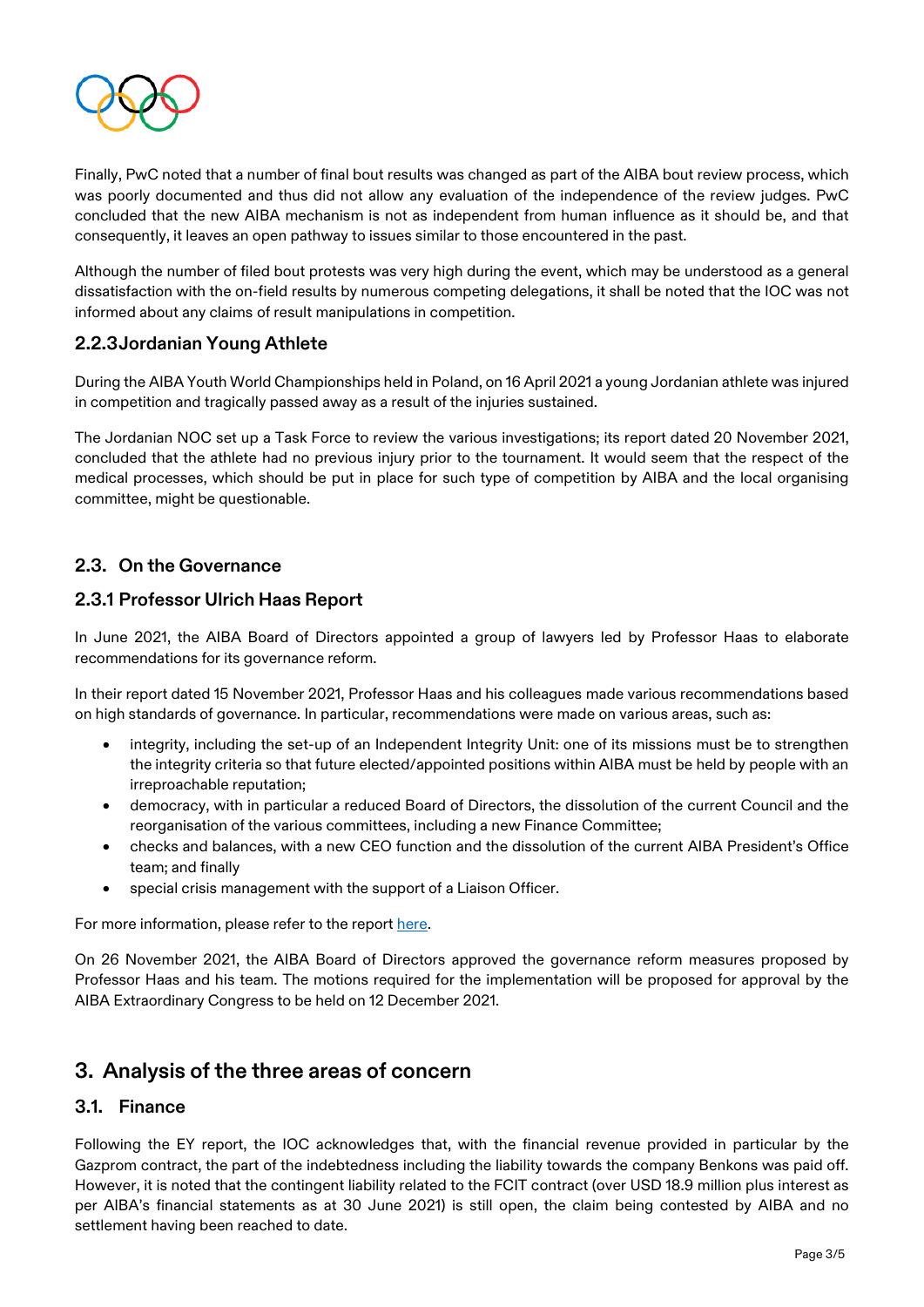

Real financial transparency is still to be reached. This is illustrated with the Gazprom contract, which AIBA did not share with the IOC. It must be noted that a very restrictive non-disclosure agreement was proposed by the IOC, which AIBA refused; AIBA agreed however to enter into a non-disclosure agreement with EY.

Due to the non-disclosure of the content of the contract with Gazprom, in particular the global amount paid by Gazprom and AIBA's performance obligations from the contract, it is not clear what the real nature of this contract could be. This also raises questions about how this contract was negotiated and approved by AIBA.

Already in 2019, AIBA's financial dependence on consecutive single sources of revenue from external investors was highlighted and defined as one of the causes of its indebtedness. The importance of the Gazprom contract, in proportion to the other revenues, may raise the risk of falling into a similar scheme. Therefore, the IOC encourages AIBA to develop its capacity to be more financially diversified and thus to become more sustainable in the long term.

It should also be noted that the International Federation's dependence on a state-owned company may also raise concerns regarding the potential situation of conflict of interest and autonomy.

As a consequence, the IOC encourages AIBA to increase its financial transparency and diversify its sources of revenue. In the meantime, the IOC will continue to monitor the evolution of AIBA's financial situation.

### **3.2. Refereeing & Judging (R&J)**

The boxing tournament at the Olympic Games Tokyo 2020 demonstrated that it is possible to organise boxing competitions without putting the credibility of the results into doubt. The processes gained the full support and satisfaction of the vast majority of the athletes and the delegations.

PwC's audit of the AIBA Men's World Championships in Belgrade (Serbia) highlighted the remaining risks regarding integrity linked to potential human interference in the AIBA R&J process.

Therefore, the IOC encourages AIBA to change its R&J process to ensure the integrity of this process.

PwC, with the support of experts, will monitor the integrity of AIBA's own competitions ahead of the Olympic Games Paris 2024. Such assessment will also be taken into consideration for the inclusion of boxing in the Olympic Games programme.

#### **3.3. Governance**

The IOC already acknowledged improvements through the first 2020 AIBA constitutional reform, which were illustrated in the ASOIF Survey results. However, the governance reform measures proposed by Professor Haas' team, which have been approved by AIBA's Board of Directors, still need to be adopted by the Extraordinary Congress and to be fully implemented.

The IOC notes that Professor Haas has been asked to support AIBA to facilitate the full implementation of the measures recommended. In addition, it is also noted as part of this process that the elections for the renewed Board of Directors will take place in 2022.

The IOC encourages AIBA to fully and effectively implement the set of recommendations proposed by Professor Haas and his team before the IOC can reassess the situation.

In addition, the IOC encourages AIBA to ensure that all national teams are able to participate in AIBA's competitions, including with formal written reassurance from the relevant national authorities when needed.